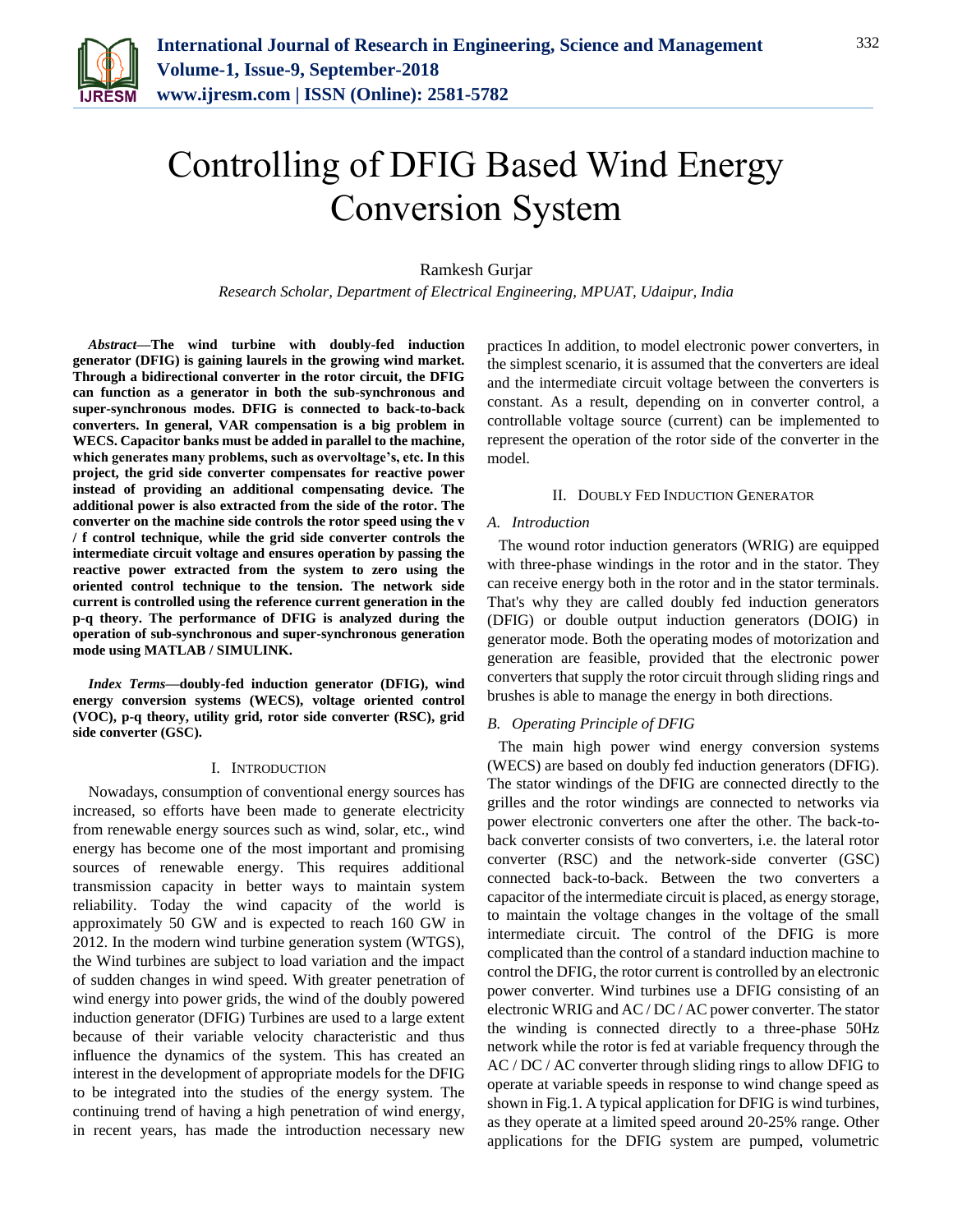

energy storage systems storage power plants, etc. The total system is that the converter on the machine side controls the speed, while the converter on the network side controls the dclink voltage and ensures operation in the power factor of the unit (i.e. zero reactive power). Through a bidirectional converter in the rotor circuit, the DFIG can operate as a generator both in sub-synchronous and in super-synchronous mode. Depending on the operating conditions, the current is supplied or extracted from the rotor (which is the case of the super-synchronous mode), then flows from the rotor through the converter to the network.



Fig. 1. DFIG system with power electronic converters

PCrotor is used to generate or absorb the power of the Pg in order to keep the DC voltage constant as shown in Fig.1. At steady state for a converter without AC / DC / AC losses, the Pg is equal to Pr and the wind turbine speed is determined by the power generated by Pr absorbed or PCrotor. The sequence of phases of the alternating voltage generated by PCrotor is positive for sub-scale and negative speed for Supersynchronous speed. The frequency of this voltage is equal to the product of the frequency of the network and to the absolute value of the slip. Pcrotor and PCgrid have the ability to generate or absorb reactive power and can be used to control reactive power or voltage at the network terminals. Fig. 1, Shows the DFIG system with electronic power converters.

### *C. Characteristics of the DFIG*

As a renewable resource, the wind has several important characteristics that include which it is difficult to predict that its direction and speed vary rapidly and randomly. These features complicate the conversion process Wind energy in electricity.



The negative value of the slip is to operate the machine above the synchronous speed in the direction of the rotating field. Since the direction of the torque is reversed simultaneously

(opposite to the direction of the rotating field), the symbol the machine must be powered by a mechanical energy source to neutralize the opposite torque. In the process, the machine acts as a generator that powers the source. For s>1, the machine turns in a direction opposite to that of the rotating field and the internal torque. To maintain this condition, the machine must be guided by a source of mechanical energy. This way of working with the induction machine is known as obstruction and is equivalent to an electric braking method.

#### III. CONTROL SCHEME

## *A. Introduction*

In WECS, the machine initially takes the reactive power to start. Therefore, VAR compensation is a big problem in WECS. Capacitor banks, if added in parallel to the machine, can generate over voltages. If a further Compensating devices such as STATCOM / SVC, etc., added, can generate complexity in the control and can cause uneconomic expenses. In this system, DFIG with backup converter, the network converter acts as a compensation device and keeps UPF on the side of the grid. Numerous controlled voltage control and control techniques are reported the control of the reference current generation is simple and easy to implement.

#### *B. Voltage Oriented Control (VOC)*

The inverter connected to the network can be controlled with different schemes. One of the schemes is known as voltage oriented control (VOC), as shown in figure.3.1. This scheme is based on the transformation between stationary abc reference frames and synchronous frames dq. The control algorithm is implemented in the synchronous voltage network frame of reference, in which all the variables are DC components in steady state. This facilitates design and inverter control. To perform the VOC, the grid voltage is measured and its tolerance angle is determined for voltage orientation. The angle is used for the transformation of variables from the stationary frame abc to the synchronous frame dq through the transformation abc / dq or from the synchronous frame to the stationary frame through the dq / abc transformation as shown in Fig. 3. Several methods are available for detecting the voltage angle of the θg network. Supposing that the network voltages, vag, vbg, vcg are sinusoidal balanced waveforms in three phases, θg. It can be obtained from,

$$
\theta_g = \tan^{-1} \left( \frac{V_\beta}{V_\alpha} \right) \tag{1}
$$

The above equation indicates that it is not necessary to measure the phase network voltage c vcg as shown in Fig. 3. In practice, the network voltage can contain harmonics and distort, then digital filters or block in phase the loops (PLL) can be used to detect the voltage angle of the network θg. where  $Q^*$ g is the reference for the reactive power, which can be set to zero for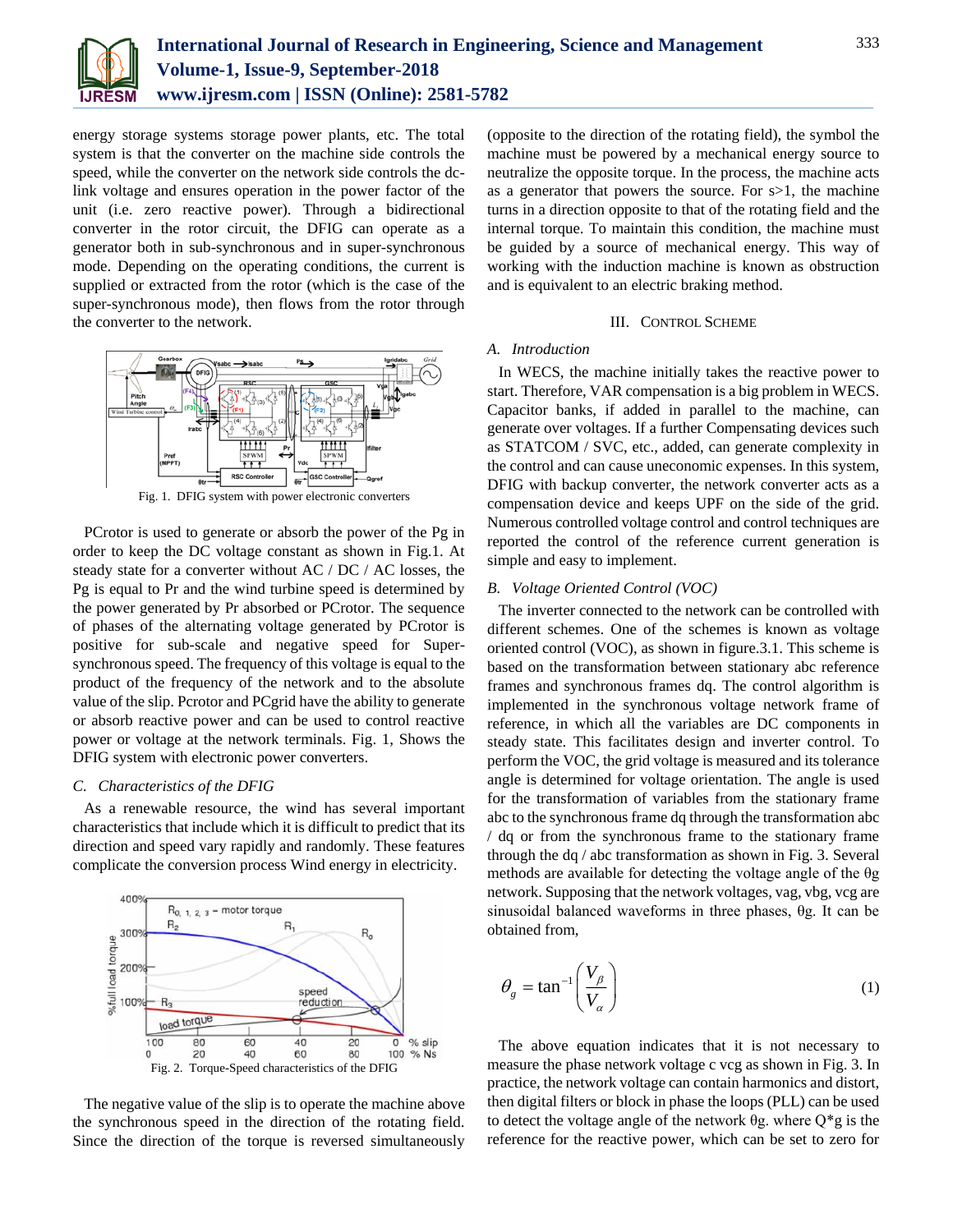

the operation of the power factor of the unit, a Negative value for the operation of the initial power factor or a positive value for the operation of the delayed power factor.



Fig. 3. Block diagram of voltage-oriented control

## *C. Reference Current Generation Control*

Regarding to the quantity that has to be measured and analyzed in order to generate the current reference signal of the (shunt) active filter control system, there are three kinds of strategies:

- i. Load current detection.
- ii. Supply current detection
- iii. Voltage detection.

The detection of the charging current and the detection of the supply current are recommended for locally active derivation filters. For high-powered non-linear individual consumers. Voltage detection is recommended for: (a) active derivation filters operating in complex equipment (called "unified conditioner"), whose destiny is to equip the primary distribution substations; (b) active derivation filters located in the distribution system and supported by utility In addition, the active filters in the series are mainly based on the detection of the supply current. There are mainly two types of control strategies for analyzing and extracting current or voltage harmonics from distorted waveforms Load current detection and supply current detection are recommended for shunt active filters working locally, for individual non-linear high-power consumers. Voltage detection is suggested for: (a) shunt active filters functioning in complex equipment's (so called "unified power quality conditioner"), whose destination is to equip the primary distribution substations; (b) shunt active filters located in the distribution system and supported by utilities. Also the series active filters are mostly based on supply current detection. There are mainly two kinds of control strategies for analyzing and extracting current or voltage harmonics from the distorted waveforms.

- i. Frequency–domain: based on the Fourier analysis in the frequency-domain;
- ii. Time-domain: based on the theory of instantaneous reactive power in the three-phase circuits and often called p-q theory.

In 1983,Akagi etc. all have proposed the "The Generalized Theory of the Instantaneous Reactive Power in Three-Phase Circuits", also known as instantaneous power theory, or p-q theory. The p-q theory consists of an algebraic transformation (Clarke transformation) of the three-phase voltages and currents in the a-b -c coordinates to the a-ß-0 coordinates, followed by the calculation of the p-q theory instantaneous power components.

$$
p = v_a \dot{i}_a + v_b \dot{i}_b + v_c \dot{i}_c \tag{2}
$$

The relation of the transformation between each component of the three phase power system and the orthogonal coordinates are expressed in space vectors shown by the following equations in terms of voltage and current as shown in above equation. This instantaneous reactive theorem performs instantaneously as the reactive power is detected based on the instantaneous voltages and currents of the three phase circuits.



Fig. 4. Block diagram of current control

Basic p-q theory has proven to be inaccurately when the load voltage system is distorted and/or unsymmetrical. In order to compensate the limitations, the method has been improved and extended.

#### IV. SIMULATION RESULTS

The operating modes of the DFIG machine, i.e. subsynchronous generation and super-synchronous generation, are simulations and waveforms for speed and stator, rotor power and torque in each of the operating modes listed above. The rotor speed is controlled by v / f control and the reactive power of the network side and  $V_{dc}$  are controlled by the use of voltageoriented control techniques. The lateral current of the electrical network is controlled using the reference current control techniques under the p-q theory.

*A. Sub-Synchronous Generating Mode*



Fig. 5. Speed output waveform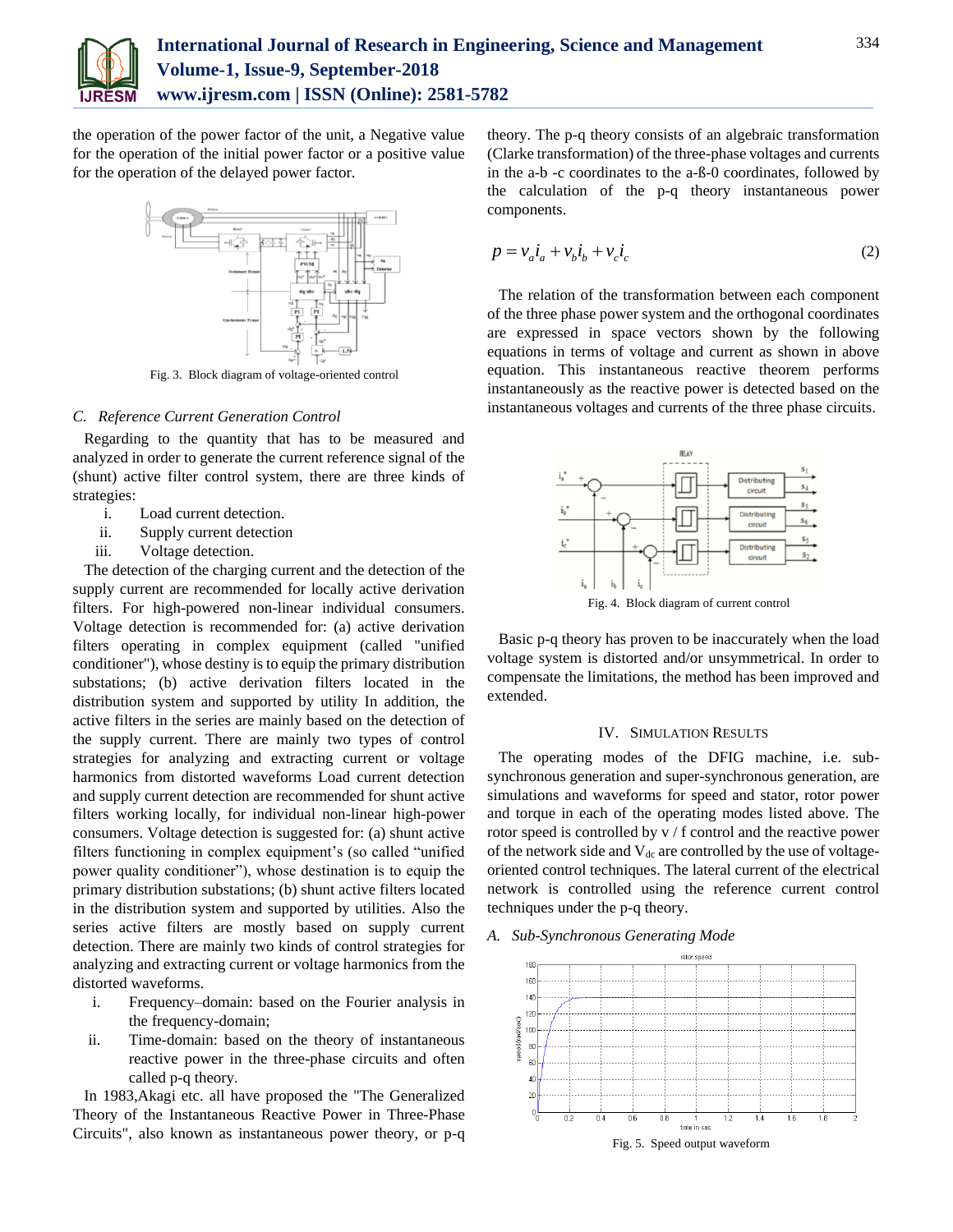

In sub-synchronous generating mode the rotor power is injected into the machine in order to make the air gap power as constant. Since the slip is positive in sub-synchronous operation mechanical power is lower than air gap power ( $P_m < P_{ag}$ ).



*B. Simulation Results for Voltage Oriented Control Scheme*





Fig. 9. Stator current waveform

The main objective of the grid side converter is to maintain dc-link voltage constant for necessary action. The voltage oriented control technique is approached to solve this issue. The PWM converter is current regulated with the direct axis current is being used to regulate the DC link voltage whereas the quadrature axis current component is used to regulate the reactive power.



Fig. 10. Rotor voltage waveform



Fig. 11. Rotor current waveform



Fig. 12. DC-Link voltage output waveform

# V. CONCLUSION

Detailed models of the DFIG have been analyzed with required parameters and their generating mode of operation is explained clearly with help of waveforms obtained from simulation results. The various response of the system are observed in both